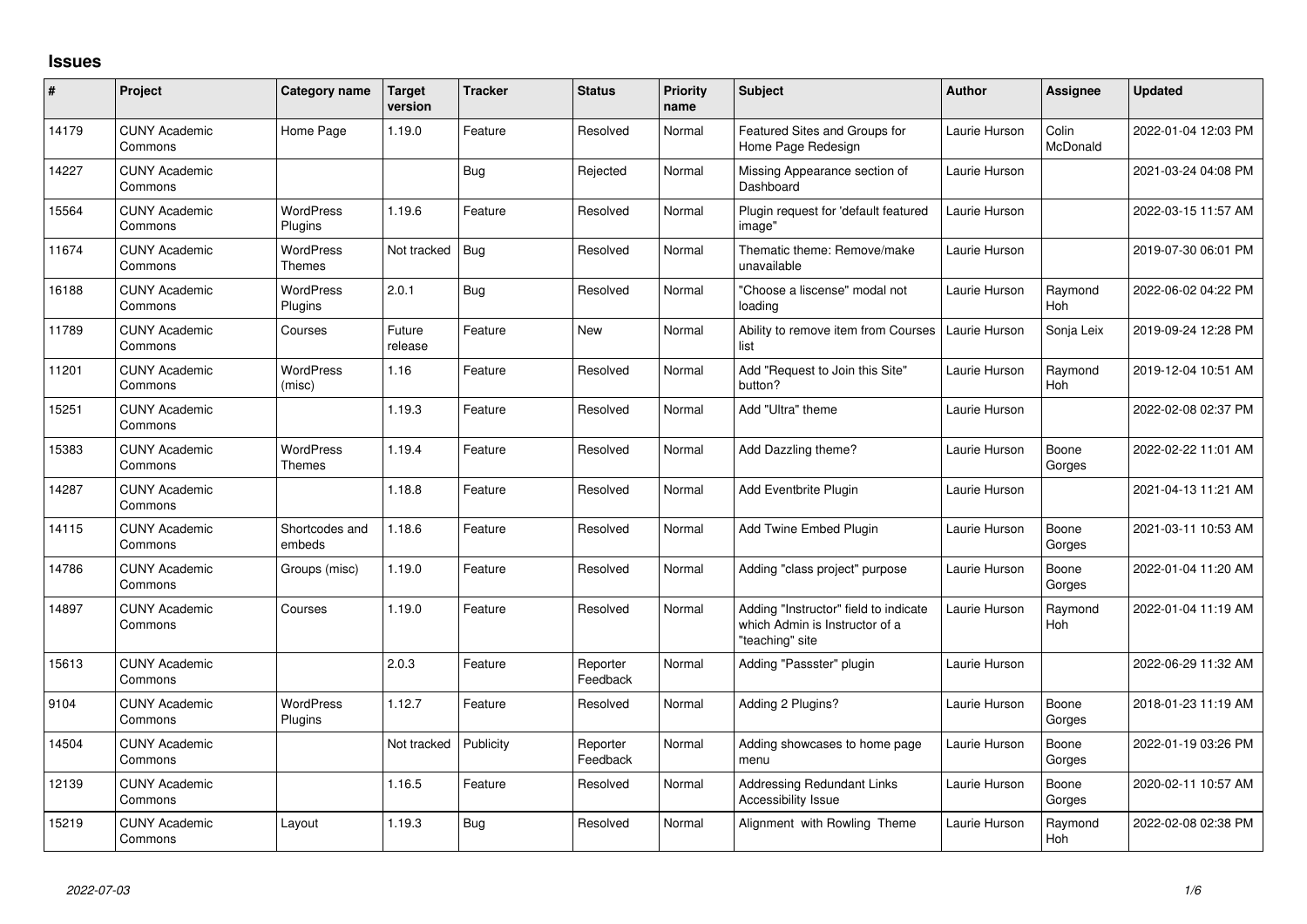| $\#$  | Project                         | Category name               | <b>Target</b><br>version | <b>Tracker</b> | <b>Status</b>        | <b>Priority</b><br>name | <b>Subject</b>                                                        | <b>Author</b> | Assignee              | Updated             |
|-------|---------------------------------|-----------------------------|--------------------------|----------------|----------------------|-------------------------|-----------------------------------------------------------------------|---------------|-----------------------|---------------------|
| 11043 | <b>CUNY Academic</b><br>Commons | Courses                     | 1.14.6                   | Bug            | Resolved             | Normal                  | All Group Admins displaying as<br>"instructors" on Courses Tab        | Laurie Hurson | Boone<br>Gorges       | 2019-02-05 02:06 PM |
| 9137  | <b>CUNY Academic</b><br>Commons | Group Blogs                 | Not tracked              | <b>Bug</b>     | Resolved             | Normal                  | Already existing site not appearing<br>to link (couple) in Group area | Laurie Hurson | Boone<br>Gorges       | 2018-03-29 05:07 PM |
| 14439 | <b>CUNY Academic</b><br>Commons | Spam/Spam<br>Prevention     | 2.0.2                    | Support        | Resolved             | Normal                  | Aprroved comments held for<br>moderation                              | Laurie Hurson | Raymond<br>Hoh        | 2022-06-28 09:18 PM |
| 15176 | <b>CUNY Academic</b><br>Commons |                             | Not tracked              | Support        | Reporter<br>Feedback | Normal                  | Archiving Q Writing & Old<br>Wordpress Sites on the Commons           | Laurie Hurson |                       | 2022-02-08 10:28 AM |
| 15756 | <b>CUNY Academic</b><br>Commons | <b>WordPress</b><br>Plugins | 1.19.7                   | <b>Bug</b>     | Resolved             | Normal                  | Authors Unable to access<br>dashboard                                 | Laurie Hurson |                       | 2022-04-12 11:31 AM |
| 7623  | <b>CUNY Academic</b><br>Commons | <b>WordPress</b><br>Plugins | 1.10.10                  | <b>Bug</b>     | Resolved             | Normal                  | bbPress Forum and "Add users"<br>widget User Role                     | Laurie Hurson | Boone<br>Gorges       | 2017-02-06 01:57 PM |
| 7537  | <b>CUNY Academic</b><br>Commons | Events                      |                          | Bug            | Rejected             | Normal                  | bbPress Group Events Widget does<br>not display                       | Laurie Hurson | Raymond<br><b>Hoh</b> | 2017-04-27 02:32 PM |
| 15923 | <b>CUNY Academic</b><br>Commons |                             | Not tracked              | Feature        | Reporter<br>Feedback | Normal                  | <b>Bellows Plugin Adjustments</b>                                     | Laurie Hurson |                       | 2022-04-20 10:10 AM |
| 11415 | <b>CUNY Academic</b><br>Commons | <b>WordPress</b><br>Plugins | Not tracked              | Bug            | Reporter<br>Feedback | Normal                  | Blog Subscriptions in Jetpack                                         | Laurie Hurson |                       | 2019-05-14 10:34 AM |
| 11821 | <b>CUNY Academic</b><br>Commons |                             | Not tracked              | Documentation  | Resolved             | Normal                  | Broken link on commons<br>documentation post                          | Laurie Hurson | scott voth            | 2019-09-04 03:54 PM |
| 14878 | <b>CUNY Academic</b><br>Commons |                             |                          | Feature        | Rejected             | Normal                  | Bulk delete forum replies                                             | Laurie Hurson | Raymond<br><b>Hoh</b> | 2022-04-28 11:35 AM |
| 12278 | <b>CUNY Academic</b><br>Commons | <b>WordPress</b><br>(misc)  | 1.16.3                   | Bug            | Resolved             | Normal                  | Cannot acces dashboard due to<br>'Critical Error"                     | Laurie Hurson | Raymond<br>Hoh        | 2020-01-10 02:04 PM |
| 11833 | <b>CUNY Academic</b><br>Commons |                             | 1.16                     | Feature        | Resolved             | Normal                  | CC Image Plugin                                                       | Laurie Hurson |                       | 2019-11-08 10:58 AM |
| 14170 | <b>CUNY Academic</b><br>Commons | Courses                     | 1.19.0                   | Feature        | Resolved             | Normal                  | Collecting OER Metadata                                               | Laurie Hurson | Boone<br>Gorges       | 2022-01-04 12:02 PM |
| 15509 | <b>CUNY Academic</b><br>Commons |                             |                          | Bug            | Rejected             | Normal                  | Comments and Image Error                                              | Laurie Hurson |                       | 2022-03-02 04:26 PM |
| 11906 | <b>CUNY Academic</b><br>Commons |                             | 1.16.8                   | Documentation  | Resolved             | Normal                  | Commons "Help" and Teaching Site<br>Overhaul                          | Laurie Hurson | Laurie Hurson         | 2020-03-10 02:16 PM |
| 16278 | <b>CUNY Academic</b><br>Commons | Server                      | Not tracked              | Support        | Resolved             | Normal                  | Commons Down                                                          | Laurie Hurson | Raymond<br>Hoh        | 2022-06-23 09:21 PM |
| 15368 | <b>CUNY Academic</b><br>Commons |                             | 1.19.4                   | Documentation  | Resolved             | Normal                  | Commons home page access                                              | Laurie Hurson |                       | 2022-02-17 02:24 PM |
| 15409 | <b>CUNY Academic</b><br>Commons |                             | Not tracked              | <b>Bug</b>     | Resolved             | Normal                  | <b>Commons Loading Slow</b>                                           | Laurie Hurson |                       | 2022-02-22 02:32 PM |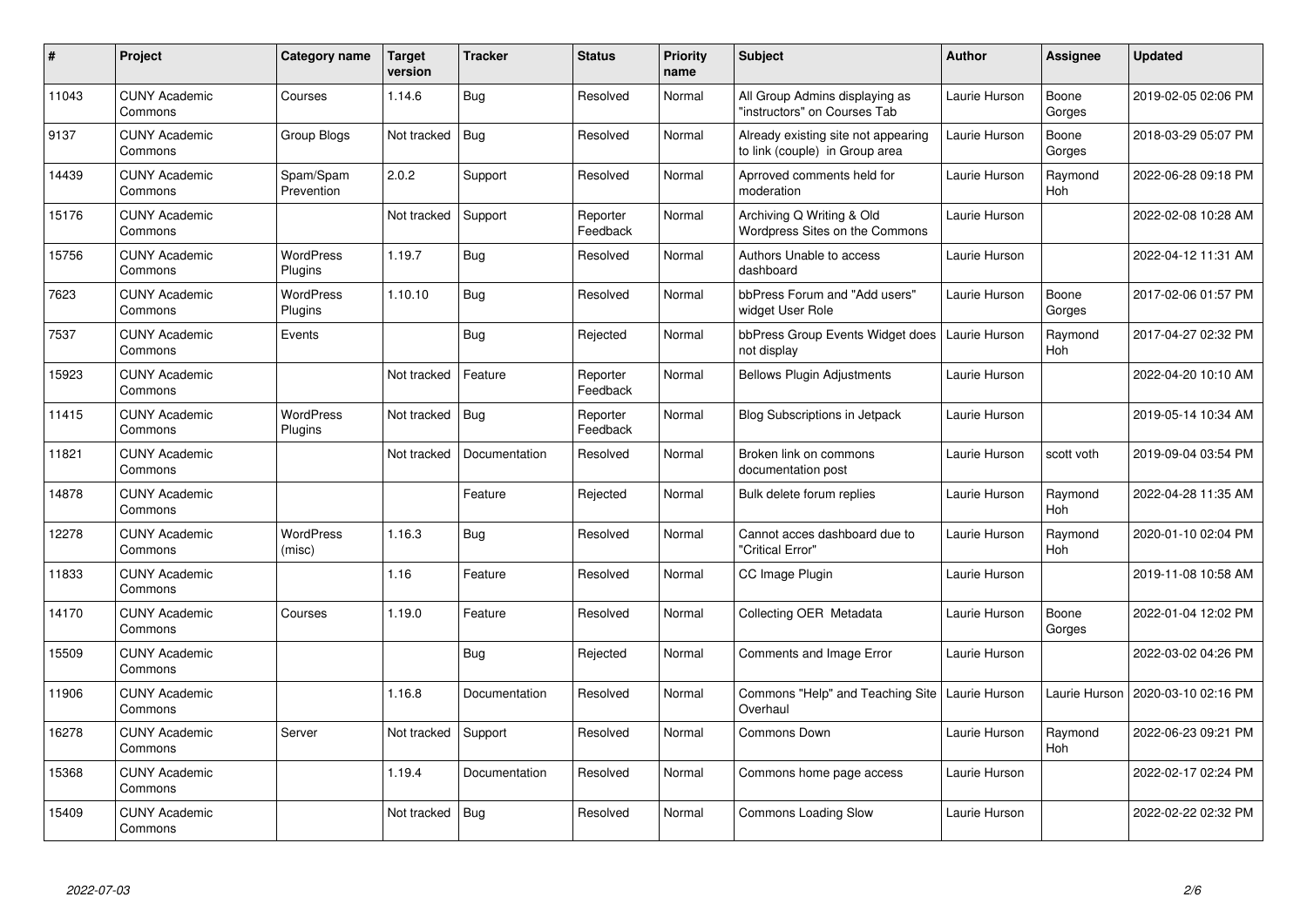| $\pmb{\#}$ | Project                         | Category name               | Target<br>version | <b>Tracker</b> | <b>Status</b>        | <b>Priority</b><br>name | <b>Subject</b>                                                       | <b>Author</b> | <b>Assignee</b> | <b>Updated</b>      |
|------------|---------------------------------|-----------------------------|-------------------|----------------|----------------------|-------------------------|----------------------------------------------------------------------|---------------|-----------------|---------------------|
| 14936      | <b>CUNY Academic</b><br>Commons |                             |                   | Bug            | <b>New</b>           | Normal                  | Commons websites blocked by<br>SPS campus network                    | Laurie Hurson |                 | 2021-11-03 03:57 PM |
| 16183      | <b>CUNY Academic</b><br>Commons | Onboarding                  | 2.0.1             | <b>Bug</b>     | Resolved             | Normal                  | Contrast for member names in the<br>invite modal                     | Laurie Hurson |                 | 2022-06-14 11:35 AM |
| 7629       | <b>CUNY Academic</b><br>Commons | <b>BuddyPress</b><br>(misc) |                   | <b>Bug</b>     | Duplicate            | Normal                  | Coupled Group/Site email<br>generation Issue                         | Laurie Hurson | Boone<br>Gorges | 2017-02-06 04:09 PM |
| 12448      | <b>CUNY Academic</b><br>Commons | Courses                     | 1.17.0            | <b>Bug</b>     | Resolved             | Normal                  | Course metadata should update on<br>site/group metadata update       | Laurie Hurson | Boone<br>Gorges | 2020-07-15 12:09 PM |
| 14787      | <b>CUNY Academic</b><br>Commons | <b>Plugin Packages</b>      | Future<br>release | Feature        | <b>New</b>           | Normal                  | Creating a "Design" plugin package                                   | Laurie Hurson | scott voth      | 2022-04-27 04:56 PM |
| 14791      | <b>CUNY Academic</b><br>Commons |                             | Not tracked       | Bug            | Resolved             | Normal                  | Default author on conference<br>template                             | Laurie Hurson |                 | 2021-09-21 11:07 AM |
| 13068      | <b>CUNY Academic</b><br>Commons | Courses                     | 1.17.2            | Bug            | Resolved             | Normal                  | Deleted groups appearing in<br>courses list                          | Laurie Hurson | Boone<br>Gorges | 2020-08-25 11:27 AM |
| 13632      | <b>CUNY Academic</b><br>Commons |                             | Not tracked       | Bug            | Resolved             | Normal                  | Deleting Files in Group Library                                      | Laurie Hurson |                 | 2021-09-14 10:41 AM |
| 14940      | <b>CUNY Academic</b><br>Commons |                             |                   | Bug            | New                  | Normal                  | Discrepancy between Commons<br>profile "sites" and actual # of sites | Laurie Hurson |                 | 2021-11-08 11:09 AM |
| 10952      | <b>CUNY Academic</b><br>Commons | Group Blogs                 | 1.14.5            | <b>Bug</b>     | Resolved             | Normal                  | Duplicate privacy options in<br>group-site creation                  | Laurie Hurson |                 | 2019-01-22 11:53 AM |
| 14777      | <b>CUNY Academic</b><br>Commons | Courses                     | 1.19.0            | Outreach       | Resolved             | Normal                  | Email to faculty who create course<br>groups and site                | Laurie Hurson |                 | 2022-01-04 11:24 AM |
| 9289       | <b>CUNY Academic</b><br>Commons | <b>WordPress</b><br>Plugins | Future<br>release | Bug            | Reporter<br>Feedback | Normal                  | Email Users Plugin                                                   | Laurie Hurson | Boone<br>Gorges | 2018-10-24 12:34 PM |
| 12121      | <b>CUNY Academic</b><br>Commons | <b>WordPress</b><br>Plugins | 2.0.3             | Feature        | Reporter<br>Feedback | Normal                  | Embedding H5P Iframes on<br><b>Commons Site</b>                      | Laurie Hurson | Boone<br>Gorges | 2022-06-29 11:32 AM |
| 11193      | <b>CUNY Academic</b><br>Commons | <b>WordPress</b><br>(misc)  | 1.14.11           | Support        | Resolved             | Normal                  | <b>Embedding StoryMaps JS</b>                                        | Laurie Hurson | Raymond<br>Hoh  | 2019-04-23 10:54 AM |
| 14095      | <b>CUNY Academic</b><br>Commons |                             | 1.18.7            | <b>Bug</b>     | Resolved             | Normal                  | Ensemble Plugin not updating URL                                     | Laurie Hurson | Boone<br>Gorges | 2021-03-23 11:43 AM |
| 12275      | <b>CUNY Academic</b><br>Commons | <b>BuddyPress</b><br>(misc) | Not tracked       | Bug            | Resolved             | Normal                  | Error in Members Directory                                           | Laurie Hurson | Boone<br>Gorges | 2020-01-09 02:40 PM |
| 15220      | <b>CUNY Academic</b><br>Commons | Groups (misc)               | 2.0.0             | Feature        | Resolved             | Normal                  | Extending the OER Metadata Tag                                       | Laurie Hurson | Boone<br>Gorges | 2022-05-26 11:36 AM |
| 12140      | <b>CUNY Academic</b><br>Commons | Accessibility               | 1.17.0            | <b>Bug</b>     | Resolved             | Normal                  | Fixing Size/Contrast of "Recently<br><b>Active Text"</b>             | Laurie Hurson | Boone<br>Gorges | 2020-07-14 12:22 PM |
| 13650      | <b>CUNY Academic</b><br>Commons | Group Library               | Future<br>release | Feature        | <b>New</b>           | Normal                  | Forum Attachments in Group<br>Library                                | Laurie Hurson |                 | 2021-11-19 12:30 PM |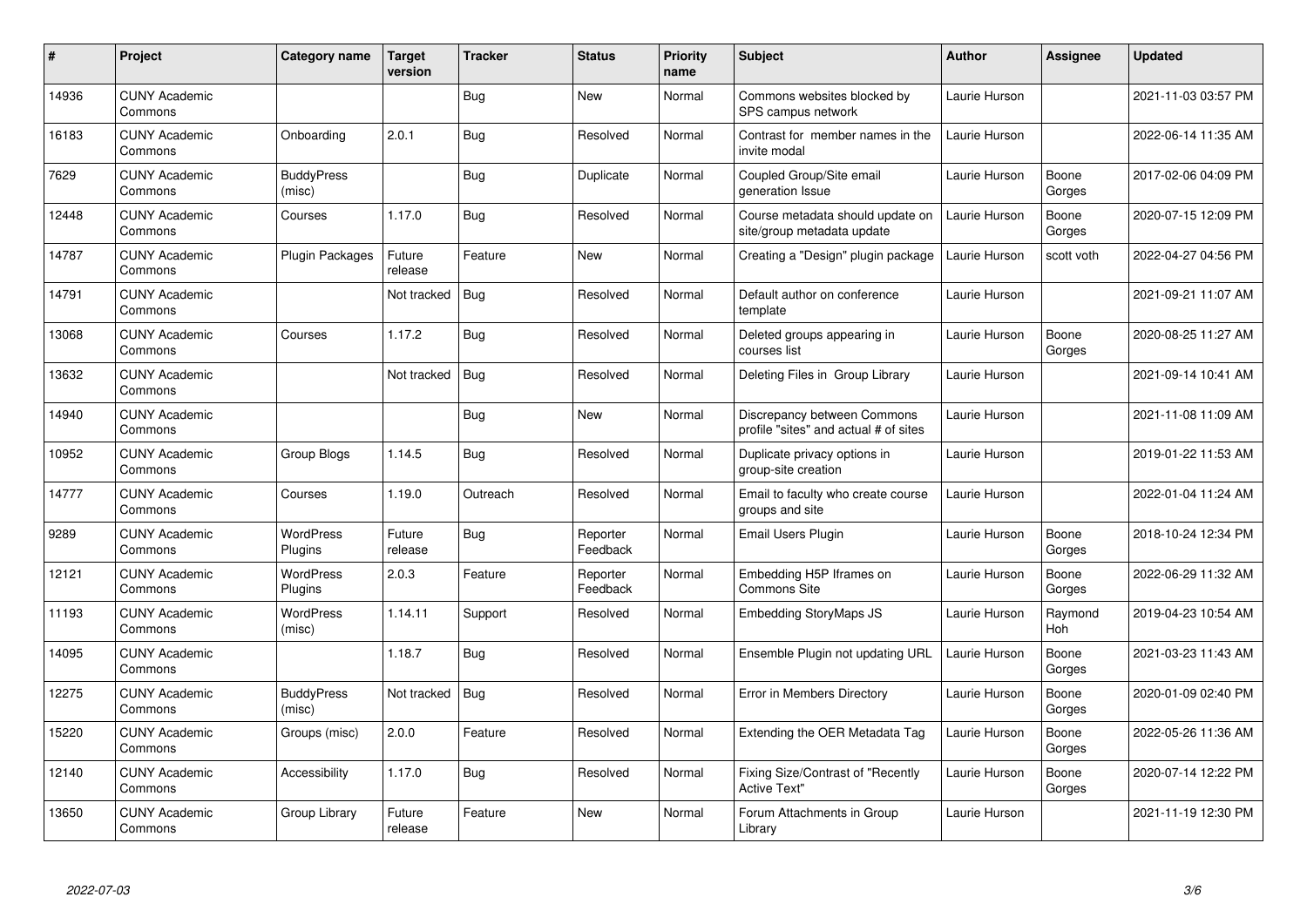| #     | Project                         | Category name               | <b>Target</b><br>version | <b>Tracker</b> | <b>Status</b>        | <b>Priority</b><br>name | <b>Subject</b>                                                            | <b>Author</b> | Assignee        | <b>Updated</b>      |
|-------|---------------------------------|-----------------------------|--------------------------|----------------|----------------------|-------------------------|---------------------------------------------------------------------------|---------------|-----------------|---------------------|
| 14018 | <b>CUNY Academic</b><br>Commons | Group Forums                | 1.18.7                   | Feature        | Resolved             | Normal                  | Forum design improvements                                                 | Laurie Hurson | Boone<br>Gorges | 2021-03-23 11:43 AM |
| 13706 | <b>CUNY Academic</b><br>Commons |                             | 1.18.1                   | Feature        | Resolved             | Normal                  | Github embed                                                              | Laurie Hurson |                 | 2020-12-22 03:39 PM |
| 14726 | <b>CUNY Academic</b><br>Commons |                             | Not tracked              | <b>Bug</b>     | Resolved             | Normal                  | Group not letting me connect to<br>already existing site                  | Laurie Hurson | Jeremy Felt     | 2021-09-10 10:08 AM |
| 16055 | <b>CUNY Academic</b><br>Commons |                             | 1.19.9                   | Bug            | Resolved             | Normal                  | Header Image Will not Display                                             | Laurie Hurson |                 | 2022-05-10 10:44 AM |
| 10953 | <b>CUNY Academic</b><br>Commons |                             |                          | Documentation  | Resolved             | Normal                  | Help pages - Privacy                                                      | Laurie Hurson | scott voth      | 2019-01-14 05:32 PM |
| 11879 | <b>CUNY Academic</b><br>Commons |                             | Not tracked              | <b>Bug</b>     | New                  | Normal                  | Hypothesis comments appearing on<br>multiple, different pdfs across blogs | Laurie Hurson | Laurie Hurson   | 2019-09-19 02:39 PM |
| 8944  | <b>CUNY Academic</b><br>Commons | Teaching                    | 1.12.3                   | <b>Bug</b>     | Resolved             | Normal                  | Hypothesis Plugin not working on<br>media library PDFs                    | Laurie Hurson |                 | 2017-12-28 03:00 PM |
| 9120  | <b>CUNY Academic</b><br>Commons |                             | 1.12.8                   | Bug            | Resolved             | Normal                  | Hypothesis Plugin not working on<br>media library PDFs - pt. 2            | Laurie Hurson | Boone<br>Gorges | 2018-01-29 11:09 AM |
| 11131 | <b>CUNY Academic</b><br>Commons |                             | Future<br>release        | Feature        | Reporter<br>Feedback | Normal                  | <b>Image Annotation Plugins</b>                                           | Laurie Hurson |                 | 2019-02-26 11:33 AM |
| 9119  | <b>CUNY Academic</b><br>Commons | <b>WordPress</b><br>Themes  | 1.12.8                   | Feature        | Resolved             | Normal                  | Installing Invanhoe Theme                                                 | Laurie Hurson | Boone<br>Gorges | 2018-02-13 10:35 AM |
| 11937 | <b>CUNY Academic</b><br>Commons | Reckoning                   | 2.0.0                    | Feature        | Resolved             | Normal                  | Integration between WP Grade<br>Comments and Reckoning                    | Laurie Hurson | Boone<br>Gorges | 2022-05-26 11:36 AM |
| 11836 | <b>CUNY Academic</b><br>Commons | Onboarding                  | 1.15.9                   | <b>Bug</b>     | Resolved             | Normal                  | Invite and "Claim Key" Confusion                                          | Laurie Hurson |                 | 2019-09-10 02:34 PM |
| 14266 | <b>CUNY Academic</b><br>Commons |                             | Not tracked              | Bug            | Resolved             | Normal                  | Jquery Emails?                                                            | Laurie Hurson |                 | 2021-09-14 10:43 AM |
| 14767 | <b>CUNY Academic</b><br>Commons | <b>WordPress</b><br>Plugins | Not tracked              | Support        | Resolved             | Normal                  | Kadence Block Plugin Icons not<br>working                                 | Laurie Hurson |                 | 2022-04-27 04:31 PM |
| 14249 | <b>CUNY Academic</b><br>Commons |                             | Not tracked              | <b>Bug</b>     | Resolved             | Normal                  | Loom Embed Issue                                                          | Laurie Hurson |                 | 2021-04-13 11:07 AM |
| 14208 | <b>CUNY Academic</b><br>Commons |                             |                          | Feature        | Resolved             | Normal                  | Loom Videos                                                               | Laurie Hurson |                 | 2021-03-23 02:25 PM |
| 10258 | <b>CUNY Academic</b><br>Commons | <b>WordPress</b><br>Plugins | 1.13.8                   | Feature        | Resolved             | Normal                  | Media Library uploads visible to all<br>users on site                     | Laurie Hurson |                 | 2018-08-29 04:53 PM |
| 15757 | <b>CUNY Academic</b><br>Commons |                             |                          | Bug            | New                  | Normal                  | Members # do not match                                                    | Laurie Hurson |                 | 2022-03-30 04:52 PM |
| 13578 | <b>CUNY Academic</b><br>Commons |                             | 1.17.8                   | Support        | Resolved             | Normal                  | ODP File type upload                                                      | Laurie Hurson |                 | 2020-11-17 09:52 AM |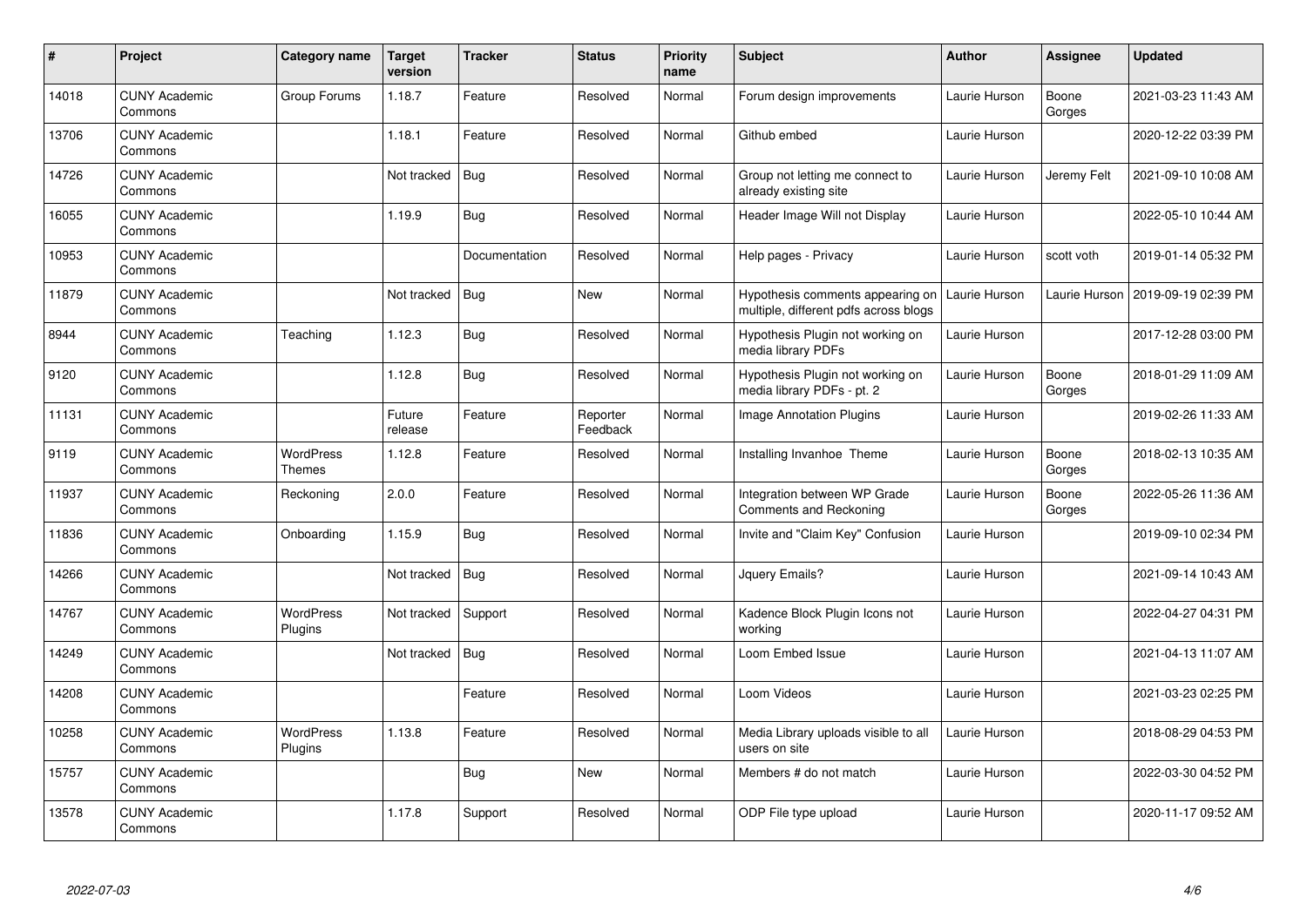| $\pmb{\#}$ | <b>Project</b>                  | Category name                | Target<br>version | <b>Tracker</b> | <b>Status</b>        | <b>Priority</b><br>name | Subject                                                                   | <b>Author</b> | Assignee              | <b>Updated</b>      |
|------------|---------------------------------|------------------------------|-------------------|----------------|----------------------|-------------------------|---------------------------------------------------------------------------|---------------|-----------------------|---------------------|
| 14475      | <b>CUNY Academic</b><br>Commons |                              | Not tracked       | Publicity      | New                  | Normal                  | OER Showcase Page                                                         | Laurie Hurson | Laurie Hurson         | 2021-09-14 10:46 AM |
| 11482      | <b>CUNY Academic</b><br>Commons |                              | Not tracked       | <b>Bug</b>     | Resolved             | Normal                  | Page Authors on Sites create with<br>template                             | Laurie Hurson |                       | 2020-01-27 03:11 PM |
| 11208      | <b>CUNY Academic</b><br>Commons |                              | Not tracked       | Support        | Resolved             | Normal                  | Password Protected Page Not<br>Working when page set to<br>page_for_posts | Laurie Hurson | scott voth            | 2019-03-27 03:08 PM |
| 7653       | <b>CUNY Academic</b><br>Commons | Reckoning                    | 1.10.10           | Feature        | Resolved             | Normal                  | Reckoning Plugin Edit or<br>Workaround                                    | Laurie Hurson | Boone<br>Gorges       | 2019-10-04 02:31 PM |
| 12519      | <b>CUNY Academic</b><br>Commons | User Experience              | 1.16.8            | Bug            | Resolved             | Normal                  | Registration and Home Page links<br>on Mobile                             | Laurie Hurson | Raymond<br>Hoh        | 2020-03-17 05:03 PM |
| 16199      | <b>CUNY Academic</b><br>Commons | Directories                  | 2.0.3             | <b>Bug</b>     | <b>New</b>           | Normal                  | Removed "Semester" Filter from<br><b>Courses Directory</b>                | Laurie Hurson | Boone<br>Gorges       | 2022-06-29 11:32 AM |
| 15482      | <b>CUNY Academic</b><br>Commons | <b>WordPress</b><br>Plugins  | 1.19.5            | Feature        | Resolved             | Normal                  | Request for Plugin 'Serious Simple<br>Podcasting'                         | Laurie Hurson | Boone<br>Gorges       | 2022-03-08 12:26 PM |
| 14451      | <b>CUNY Academic</b><br>Commons | Blogs<br>(BuddyPress)        | 1.18.10           | <b>Bug</b>     | Resolved             | Normal                  | Search filtering not working<br>correctly                                 | Laurie Hurson | Boone<br>Gorges       | 2021-05-12 03:24 PM |
| 11803      | <b>CUNY Academic</b><br>Commons | <b>WordPress</b><br>Plugins  | 1.15.9            | <b>Bug</b>     | Resolved             | Normal                  | Settings > Writing Editor Switch<br>Error                                 | Laurie Hurson | Raymond<br><b>Hoh</b> | 2019-08-28 02:48 PM |
| 12484      | <b>CUNY Academic</b><br>Commons |                              | Not tracked       | Support        | Reporter<br>Feedback | Normal                  | Sign up Code for COIL Course<br>starting in March                         | Laurie Hurson | <b>Matt Gold</b>      | 2020-03-02 02:26 PM |
| 12328      | <b>CUNY Academic</b><br>Commons |                              | Not tracked       | Support        | New                  | Normal                  | Sign up Code for Non-CUNY<br>Faculty                                      | Laurie Hurson |                       | 2020-01-28 10:25 AM |
| 12438      | <b>CUNY Academic</b><br>Commons | Courses                      | Not tracked       | Bug            | New                  | Normal                  | Site appearing twice                                                      | Laurie Hurson | Boone<br>Gorges       | 2020-02-18 01:34 PM |
| 8746       | <b>CUNY Academic</b><br>Commons | Blogs<br>(BuddyPress)        | 1.11.14           | <b>Bug</b>     | Resolved             | Normal                  | Site Creation - additional Privacy<br>Settings                            | Laurie Hurson |                       | 2017-10-02 11:00 AM |
| 15947      | <b>CUNY Academic</b><br>Commons |                              | 1.19.8            | Bug            | Resolved             | Normal                  | Slides and Site Running slow<br>issues                                    | Laurie Hurson |                       | 2022-04-26 10:45 AM |
| 14380      | <b>CUNY Academic</b><br>Commons |                              | 1.18.10           | Feature        | Resolved             | Normal                  | SPLOT Site for User stories                                               | Laurie Hurson |                       | 2021-05-11 11:37 AM |
| 13857      | <b>CUNY Academic</b><br>Commons |                              |                   | Publicity      | Resolved             | Normal                  | <b>Student Numbers for Annual Report</b>                                  | Laurie Hurson |                       | 2021-01-24 01:04 PM |
| 12023      | <b>CUNY Academic</b><br>Commons |                              | Not tracked       | Feature        | Rejected             | Normal                  | Surfacing Site Storage Capacity &<br>Use                                  | Laurie Hurson |                       | 2019-10-29 02:15 PM |
| 12447      | <b>CUNY Academic</b><br>Commons | Courses                      | 1.18.0            | Feature        | Resolved             | Normal                  | Tallying Forum Participation                                              | Laurie Hurson | Raymond<br>Hoh        | 2020-12-08 11:32 AM |
| 11023      | <b>CUNY Academic</b><br>Commons | <b>Blogs</b><br>(BuddyPress) | 1.14.6            | <b>Bug</b>     | Resolved             | Normal                  | <b>Teaching Template Sites: Posts</b><br>return 404 Error                 | Laurie Hurson |                       | 2019-01-28 01:18 PM |